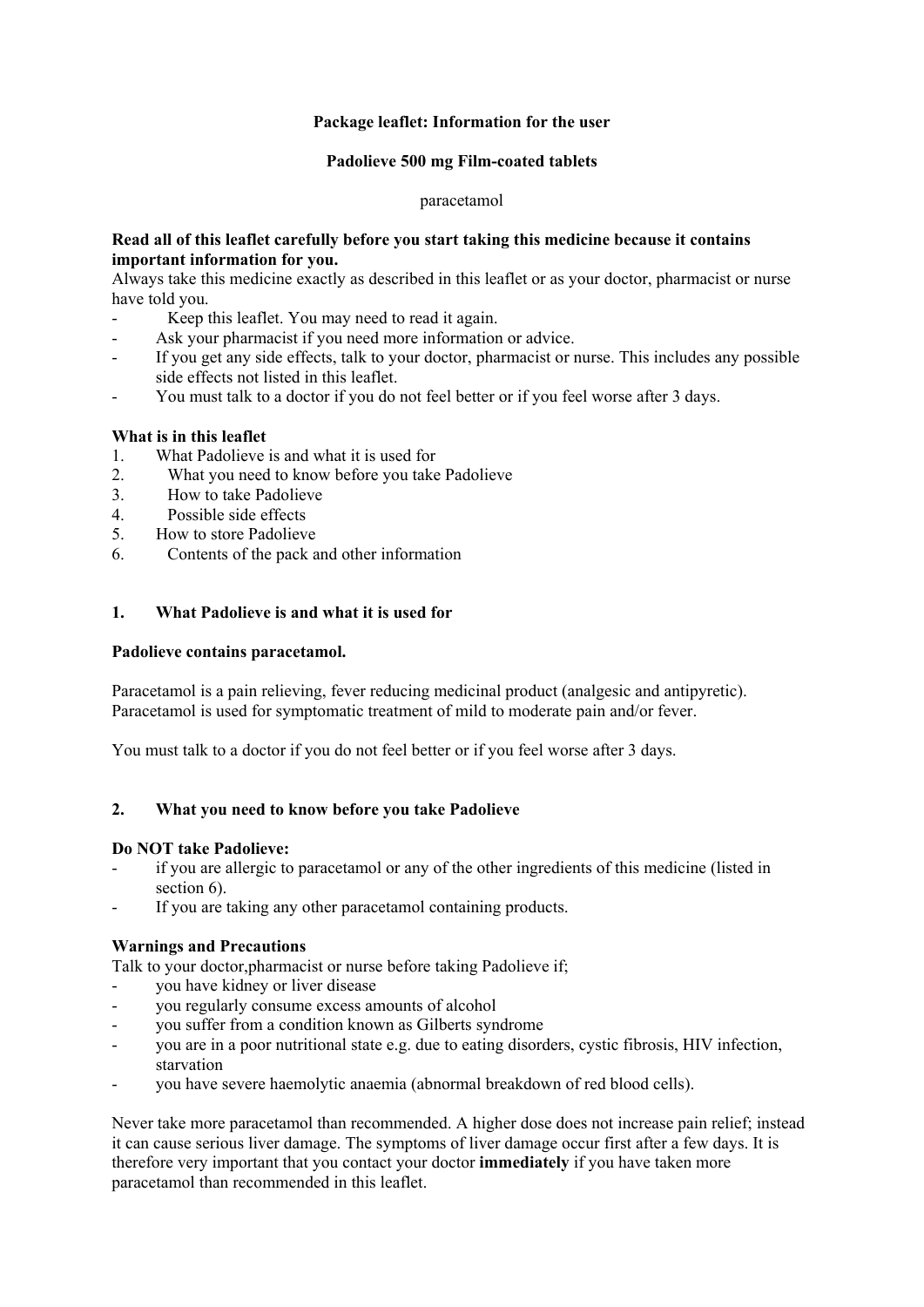Immediate medical advice should be sought in the event of overdose because of the risk of irreversible liver damage.

To avoid overdose, make sure that other medicines that you are taking concurrently do not contain paracetamol.

The lowest effective dose should be used for the shortest duration necessary.

Caution is advised in the administration of paracetamol to patients with poor kidney or liver function.

You should not use paracetamol frequently for a long period of time, as prolonged use may cause liver problems. Discuss with your doctor or pharmacist if you intend taking paracetamol for a longer period of time.

Do not use paracetamol unless prescribed by a doctor if you have an addiction to alcohol or liver damage. Do not use paracetamol together with alcohol. Paracetamol does not increase the effect of alcohol.

The hazards of overdose are greater in those with non-cirrhotic alcoholic liver disease. Caution should be exercised in cases of chronic alcoholism. The daily dose should not exceed 2 g in such cases.

Paracetamol should be used with caution if you are dedydrated or very malnourished.

In long-term, high dose, incorrect use of painkillers, particularly a combination of several analgesic substances, can lead to permanent kidney damage with the risk of kidney failure (analgesic nephropathy).

Sudden stopping use of paracetamol following long term use may lead to headaches, fatigue, muscle pain, nervousness, dizziness or fainting. These symptoms resolve within a few days. Until this time, avoid further use of painkillers and do not restart them without medical advice.

You should not take Padolieve for long periods or at high doses without talking to your doctor or dentist.

### **Children and adolescents**

Padolieve is not recommended for use in children under 8 years of age as the dosage strength is not suitable for this age group. However, there are appropriate dosage strengths and/or formulations available for this age.

## **Other medicines and Padolieve**

Tell your doctor or pharmacist if you are taking, have recently taken or might take any other medicines.. This is especially important in case of:

- chloramphenicol (to treat infections)
- zidovudine (to treat AIDs)
- rifampicin (to treat infections)
- cimetidine (to treat hearburn)
- metoclopramide or domperidone (used to treat nausea or vomiting)
- colestyramine (used to lower blood cholesterol)
- anticoagulants (drugs to thin the blood e.g. warfarin), in case you need to take a pain relieving product on a daily basis over a long period
- probenecid (used to treat gout)
- Substances that induce liver enzymes e.g. barbiturates, isoniazid, rifampicin, carbamazepine, primidone, St. John's Wort
- Lamotrigine or phenytoin (used to treat epilepsy)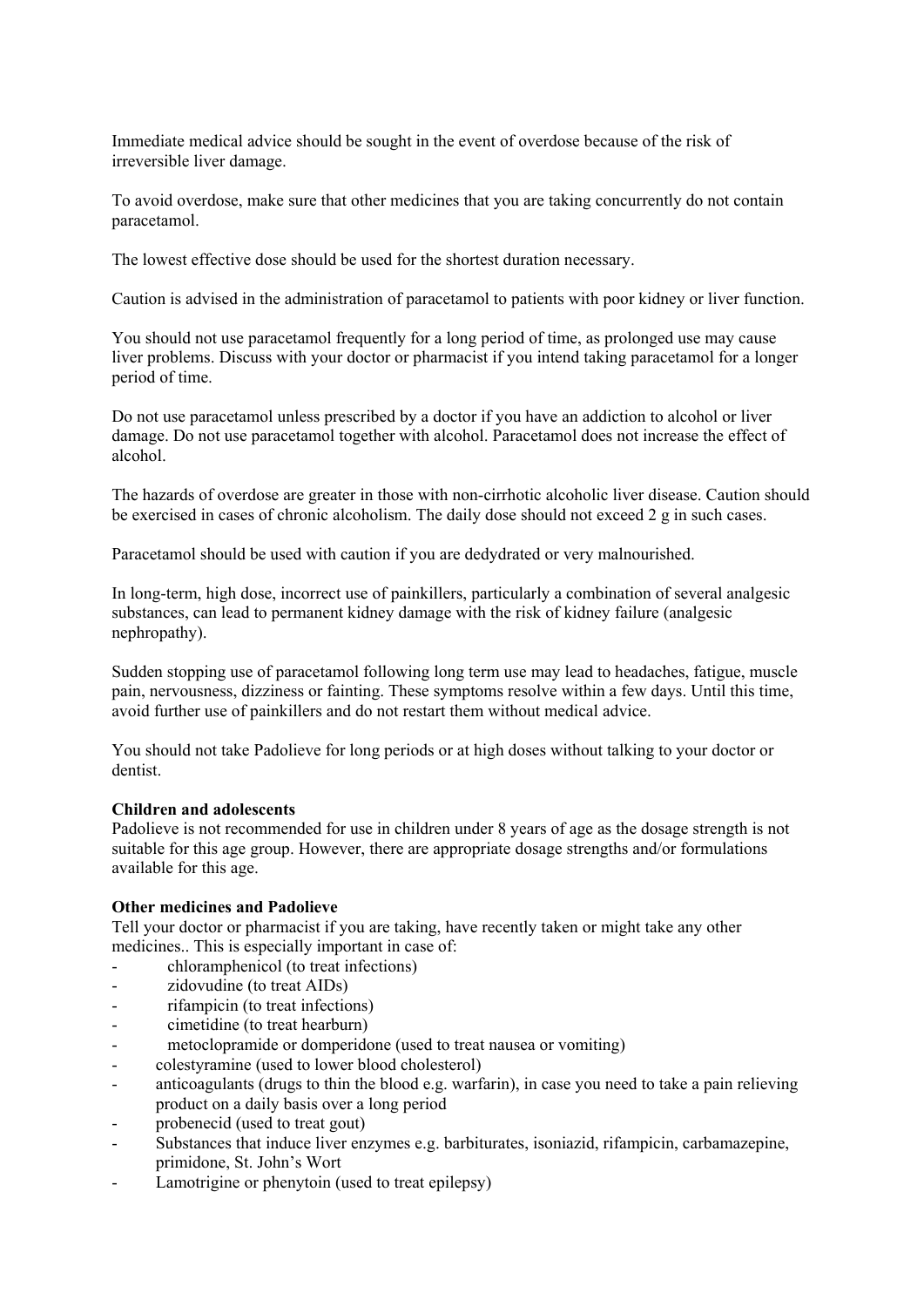### **Do not take with any other paracetamol-containing products.**

### **Padolieve with food and drink**

Padolieve can be taken with or without food. Swallow the tablets with a glass of water.

#### **Pregnancy and breast-feeding**

If you are pregnant or breast-feeding, think you may be pregnant or are planning to have a baby, ask your doctor or pharmacist for advice before taking this medicine.

If necessary, Padolieve can be used during pregnancy. You should use the lowest possible dose that reduces your pain and/or your fever and use it for the shortest time possible. Contact your doctor or midwife if the pain and/or fever are not reduced or if you need to take the medicine more often.

Therapeutic doses of paracetamol may be used during pregnancy or breast-feeding.

### **Driving and using machines**

Padolieve should not affect your ability to drive or use machines.

### **Laboratory tests**

Tell your doctor that you are taking Padolieve if you are having blood tests for uric acid or blood sugar as paracetamol may affect the results.

## **3. How to take Padolieve**

Always take this medicine exactly as described in this leaflet or as your doctor, pharmacist or nurse have told you. Check with your doctor,pharmacist or nurse if you are not sure.

Do **not** exceed the stated dose.

The recommended dose is:

#### **Adults (including the elderly) and adolescents aged 15 years and over**

1-2 tablets (500 mg to 1000 mg) every 4 hours as needed. Do not take more than 6 tablets in any 24 hour period.

#### **Adolescents 12-15 years**

1 tablet every **4** hours as needed, up to a maximum of 4 tablets in any 24 hour period.

### **Children 11-12 years**

1 tablet every **6** hours as needed, up to a maximum of 4 tablets in any 24 hour period,

#### **Children 8-11 years**

½ tablet every **4** hours **or** 1 tablet every **6** hours, up to a maxiumum of 3 tablets in any 24 hour period.

#### **Use in children under 8 years**

Padolieve are not suitable for children under 8 years of age as the dosage strength is not suitable for this age group. However, there are appropriate dosage strengths and/or formulations available for this age.

The lowest effective dose should be used for the shortest duration necessary. Stop taking paracetamol when you do not need it any more.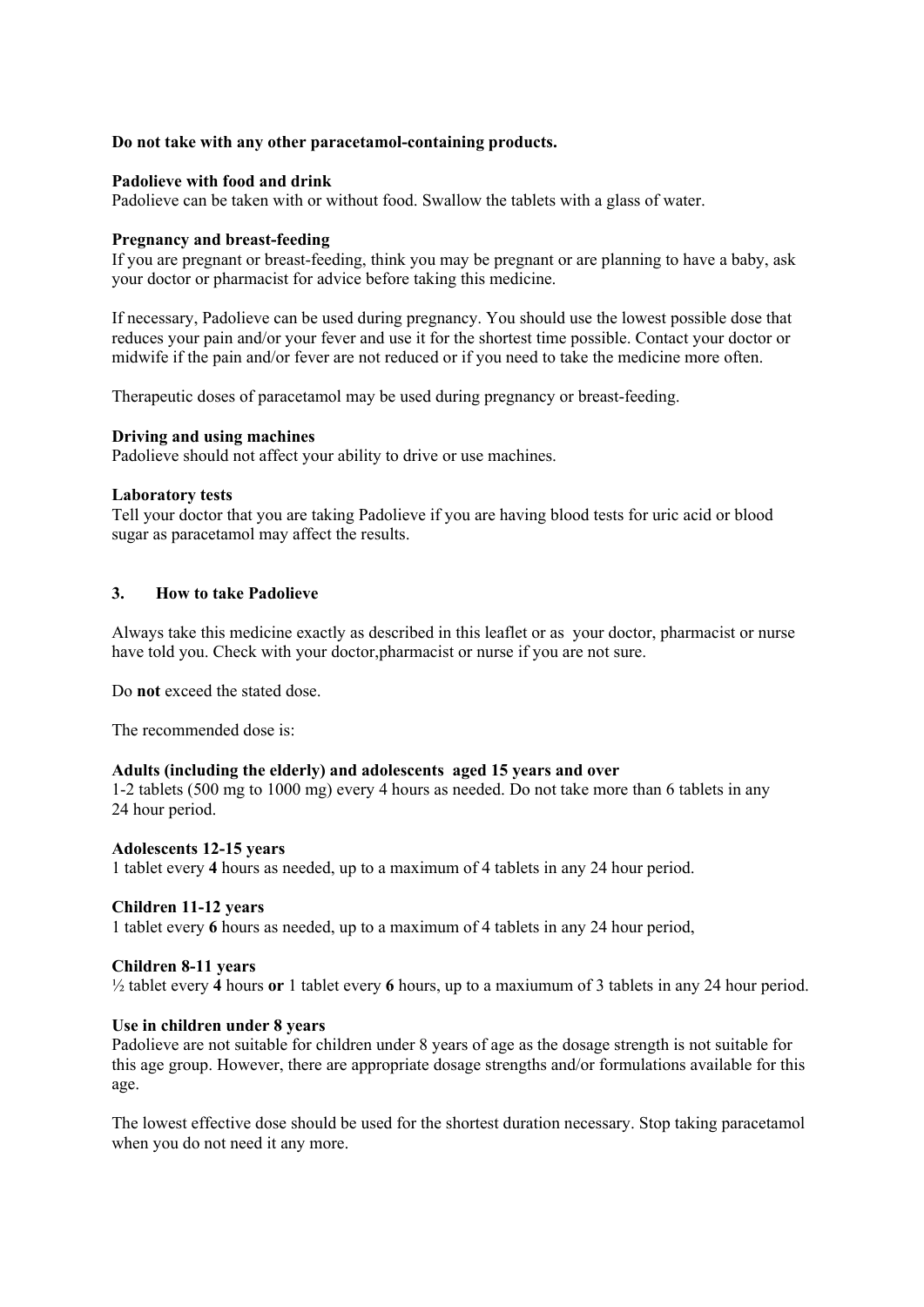If your symptoms worsen or do not improve after 3 days, or if you have high fever you must contact a doctor.

## **Special groups of patients**

### Patients with impaired liver or kidney function

In patients with impaired liver or kidney function, the dose must be reduced or the dosing interval prolonged. Ask your doctor or pharmacist for advice.

Method of administration

Swallow the tablets with a drink of water.

### **Do not exceed the stated dose.**

### **If you take more Padolieve than you should**

**Immediate** medical advice should be sought in the event of overdosage, **even if you feel well,** because of the risk of delayed, irreversible, serious liver damage.

### **If you forget to take Padolieve**

If you forget to take a dose, take it when you remember it and wait at least four hours before taking the next dose. **Do not** take a double dose to make up for a forgotten dose. Do not exceed the maximum daily dose.

### **If you stop taking Padolieve**

This product should only be used when necessary.

If you have any further questions on the use of this medicine, ask your doctor, pharmacist or nurse.

## **4. Possible side effects**

Like all medicines, this medicine can cause side effects, although not everybody gets them.

## **Rare side effects (may affect up to 1 in 1,000 people):**

Hives (urticaria); increased liver enzymes, increased creatinine in serum, itching (pruritis), sweating, small haemorrhages in the skin (purpura).

Blood disorders (reduction in platelets, white blood cells and neutrophils ino the blood, haemolytic anaemia), narrowing of the airways in predisposed patients; allergic reaction (hypersensitivity reactions inclusive of skin rash and angiooedema with symptoms of swollen face, lips, throat or tongue); stomach pain, diarrhoea, nausea (feeling sick), vomiting, bleeding (haemorrhage), yellowing of the eyes (jaundice), swelling of the ankles (oedema).

Liver, kidney and urinary problems as well as inflammation of the pancreas (pancreatitis).

In long term treatment, the possibility of kidney damage cannot be ruled out.

#### **Very rare side effects (may affect up to 1 in 10,000 people)**

- breathing difficulties in patients with sensitivity to acetylsalicylic acid (aspirin) or other nonsteroidal anti-inflammatories.
- severe skin rash or peeling of the skin which may be accompanied by mouth ulcers (Stevens Johnson syndrome).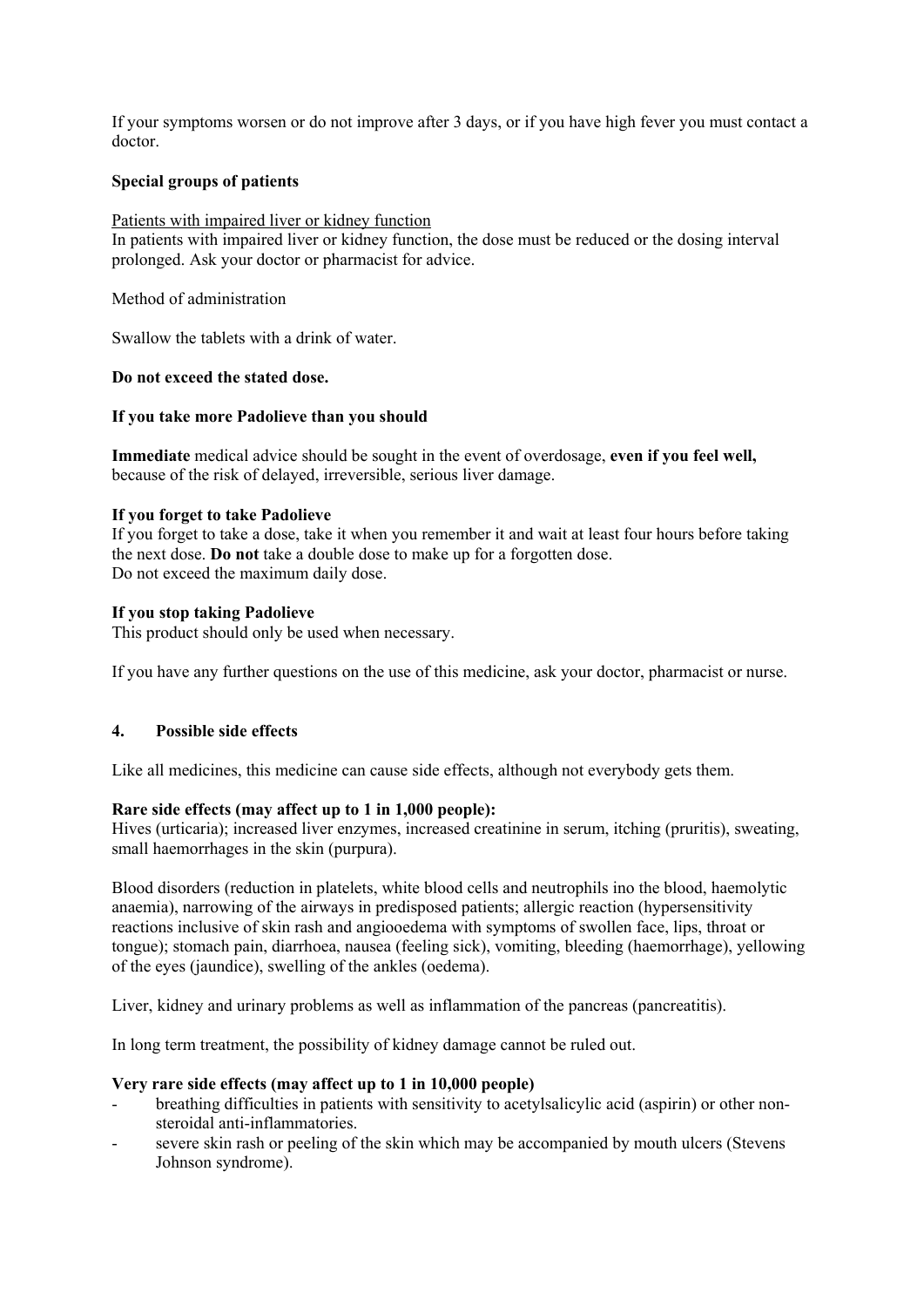If you get any side effects, talk to your doctor, pharmacist or nurse. This includes any side effects not listed in this leaflet.

Reporting of side effects

If you get any side effects, talk to your doctor, pharmacist or nurse. This includes any possible side effects not listed in this leaflet. You can also report side effects directly via HPRA Pharmacovigilance,

Earlsfort Terrace, IRL – Dublin 2; Tel: +353 1 6764971; Fax: +353 1 6762517. Website: www.hpra.ie; E-mail: medsafety@hpra.ie.

By reporting side effects you can help provide more information on the safety of this medicine.

# **5. How to store Padolieve**

Keep this medicine out of the sight and reach of children.

This medicinal product does not require any special temperature storage conditions. Store in the original package in order to protect from light.

Do not use this medicine after the expiry date which is stated on the blister, carton or bottle label after the expiry date ('EXP'). The expiry date refers to the last day of that month.

Do not throw away any medicines via wastewater or household waste. Ask your pharmacist how to throw away any medicines you no longer use. These measures will help to protect the environment.

## **6. Contents of the pack and other information**

## **What Padolieve contains**

- The active substance is paracetamol. Each film-coated tablet contains 500 mg paracetamol.
- The other ingredients are starch pregelatinised, maize starch, povidone K-30, stearic acid, talc and opadry white (Y-I-7000) which includes titanium dioxide (E171), macrogol 400 and hypromellose 5cP.

## **What Padolieve looks like and contents of the pack**

White caplet shaped, film-coated tablets with 'P', a bisect breakline and '500' on one side and plain on the other side.

The film-coated tablets can be divided into equal halves.

The film-coated tablets are available in the following pack sizes: 10, 12, 20, 24, 30, 50, 60 and 100 film-coated tablets for blisters 30 and 100 film-coated tablets for HDPE bottles

Not all pack sizes may be marketed.

## **Marketing Authorisation Holder and Manufacturer**

Marketing Authorisation Holder: Alter Pharma N.V.